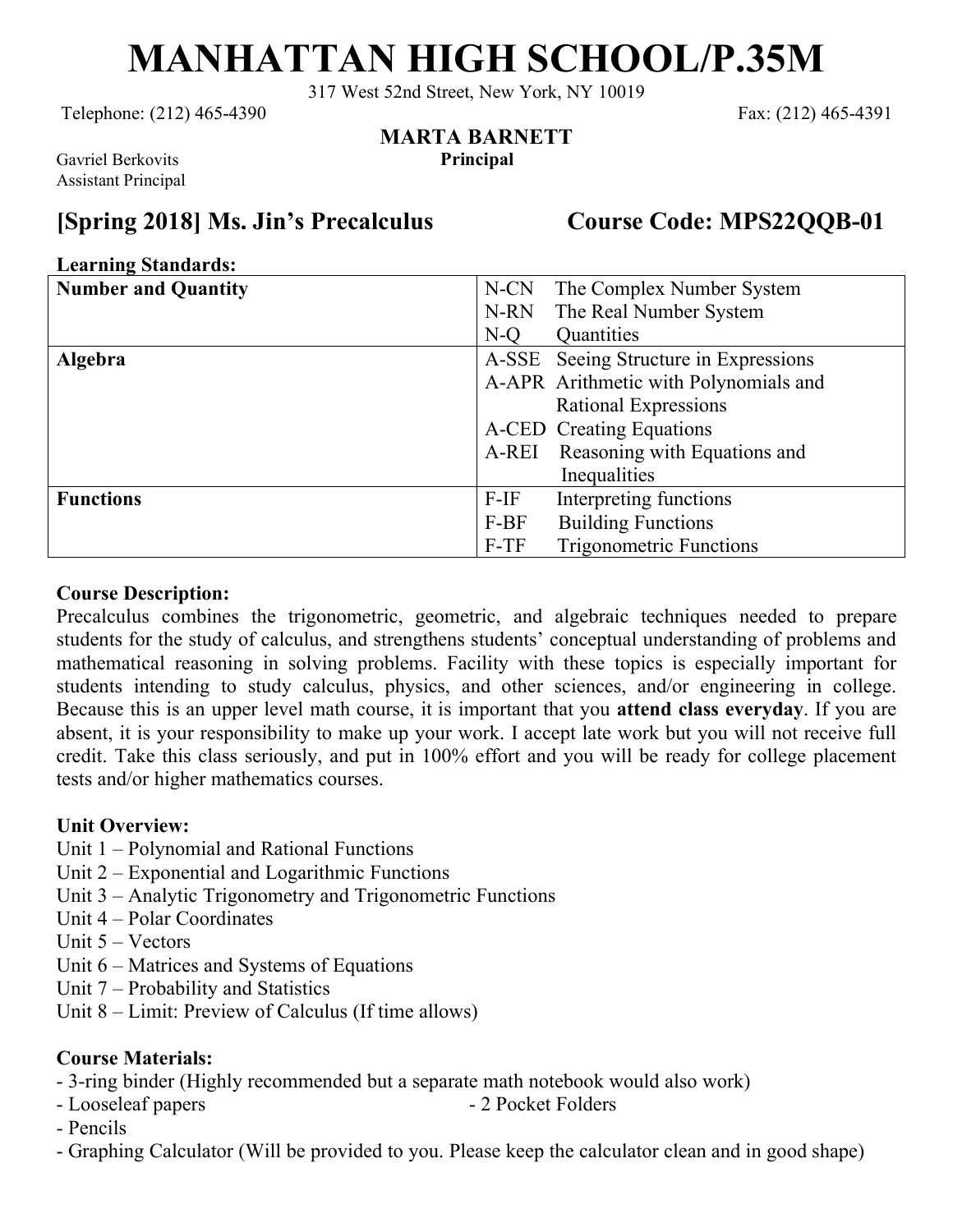#### **Grading Policy:**

**Classwork/Participation (30%):** For each day you are in class and not excused, you must participate by:

- Coming to the room on time, ready to work with all the materials listed in the course syllabus
- Engaging in the activities to the best of your ability as measured by completion of in-class assignments.

For each day, you earn a 10 (=100%) mark in participation. Please note that there is 1/2-point deduction for every lateness; 0 for use of cellphone (no matter how briefly) or any other electronic devices (unless you have a permission) after one verbal warning.

**Unit Exam/Quizzes & other Assessments (30%):** After each unit exam, you will have a chance to make up half of the credit you have missed by doing a test correction. One lowest QUIZ grade will dropped per marking period. If you miss an exam and/or a quiz, please see me to schedule a makeup within a reasonable period of time, e.g, within a week. \*Also see below for make-up policy

**Projects (20%):** You may be assigned one or two projects per marking period. If a marking period passes without an assigned project, the 20% weight will be redistributed evenly amongst the other three categories.

**Homework (20%):** You will have a short assignment on a daily basis (except before an assessment/major holidays). \*See below for make-up policy.

As per the school grading policy, all grades will be numerical, with the exception of incomplete grades and students auditing the course. Any students who receive an incomplete will be given makeup work to complete by the term following the end of the course. This work will then be graded and averaged together with the work completed during the course to compose a final numerical grade.

#### **Expectations and Procedures:**

- 1. USE OF CELLPHONE OR ANY OTHER ELECTRONIC DEVICES ARE STRICTLY PROHIBITED. (See Grading Policy - Classwork/participation)
- 2. Keep the room clean.
- 3. Be responsible. Come to class on time with a positive attitude.
- 3. Be respectful to others; treat others how you want to be treated.
- 4. One person out of the classroom at a time.
- 5. Always put forth your best effort. Grades are achieved, not received.
- 6. Be polite and use proper language in class.
- 7. Look and listen during the lesson. Raise your hand if you need to speak.

**\*Make-up Policy:** Missed tests or quizzes should be made up immediately following the student's return to school with an excused absence note. Homework, classwork and all other assignments are to be handed in on the due date assigned by the teacher. Students are held responsible for reaching out to teachers if there is any foreseeable obstacle regarding an assignment before the due date. Late assignments are subject to incremental deductions as per the teacher's discretion and are accepted until the assignment is no longer relevant.

If you have any questions, concerns, and/or comments, feel free to email me at jjin3@schools.nyc.gov. We can also arrange a meeting during the school hour.